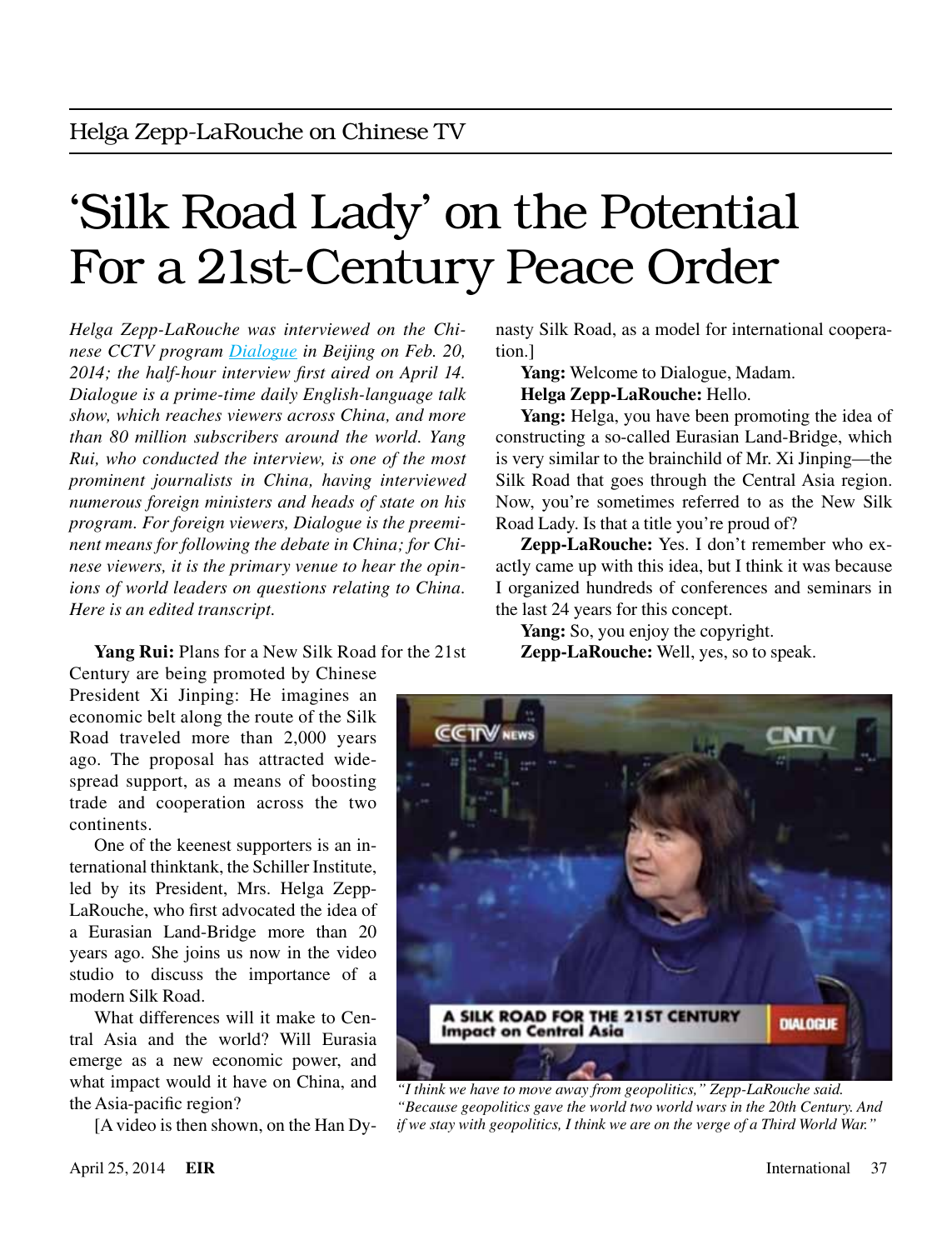#### **Sun Yat-sen's Brainchild**

**Yang:** In 1917, if my memory is correct, Dr. Sun Yat-sen, President of the Republic of China, was the first to follow the idea of building the Eurasian Land-Bridge, hopefully to connect China with Russia, because he put forward the idea of getting united with the Russians, the Soviets, the Communist Party, workers and farmers. What do you think of his brainchild, and have you gotten any inspiration from his proposals?

**Zepp-LaRouche:** Yes. Because Dr. Sun Yat-sen was obviously very much concerned about the well-being of the population, and he also



*Chinese President Xi Jingping (center) proposed an "economic belt," similar to the concept of the Silk Road, at the Shanghai Cooperation Organization meeting in Kazakhstan. He is shown here at the SCO in September 2013.*

saw in the railway connection between all these different countries, a way to preserve peace. And that has been exactly what has been inspiring us to go with the Eurasian Land-Bridge, because it was meant, from the beginning, after the collapse of the Soviet Union, as a peace order for the 21st Century.

**Yang:** So, do you think that the well-being of the people should be the vital problem of China in those days? That's the title of a book written by Dr. Sun Yatsen [*The Vital Problem of China*, 1917—ed.].

**Zepp-LaRouche:** Yes. He was very much inspired also by Lincoln, and the idea of government by the people, for the people, and of the people, and therefore I think that that is what we have to think about today too.

**Yang:** What's the relevance between Abraham Lincoln and the New Silk Road?

**Zepp-LaRouche:** Well, because it is a system of physical-economy. Nowadays, we are very much in monetarist terms. People think about profit, and that has led the world to its present terrible crisis of a threatened collapse of the financial system. And we have to go back to the idea of physical-economy, which is associated with the industrial revolution of America, which was the result of the policies of Lincoln, who also created a land-bridge across America.

So, we have to go back to the ideas of a system of protectionism, of taking as the only source of wealth

the creativity of the people, and not think about buying cheap, selling dear, the idea that's associated with free trade.

So, if the whole world wants to get out of the present crisis, it has to be based on the ideas which already led to industrial revolutions in the past.

Yang: All politics are local. Therefore, trade protectionism, whatever the label you use to describe protectionism—it's domestic politics.

Let's get back to examining the history of the ancient Silk Road. I wonder if you can brief us about how the Silk Road involves much of Asia, and parts of Europe.

**Zepp-LaRouche:** In the ancient times, or now? **Yang:** Ancient times.

**Zepp-LaRouche:** Well, 2,000 years ago, the ancient Silk Road connected cultures and people, and there were all kinds of modes of traveling: horses, camels, ships; and it did create the basis for a tremendous increase of wealth of all the countries which participated in the Silk Road. So, I think if we revive this conception, it will be to the benefit of all participating countries.

**Yang:** Central Asia is the bridge linking the European countries with the Asia-Pacific economies. However, do you think the economic belt that President Xi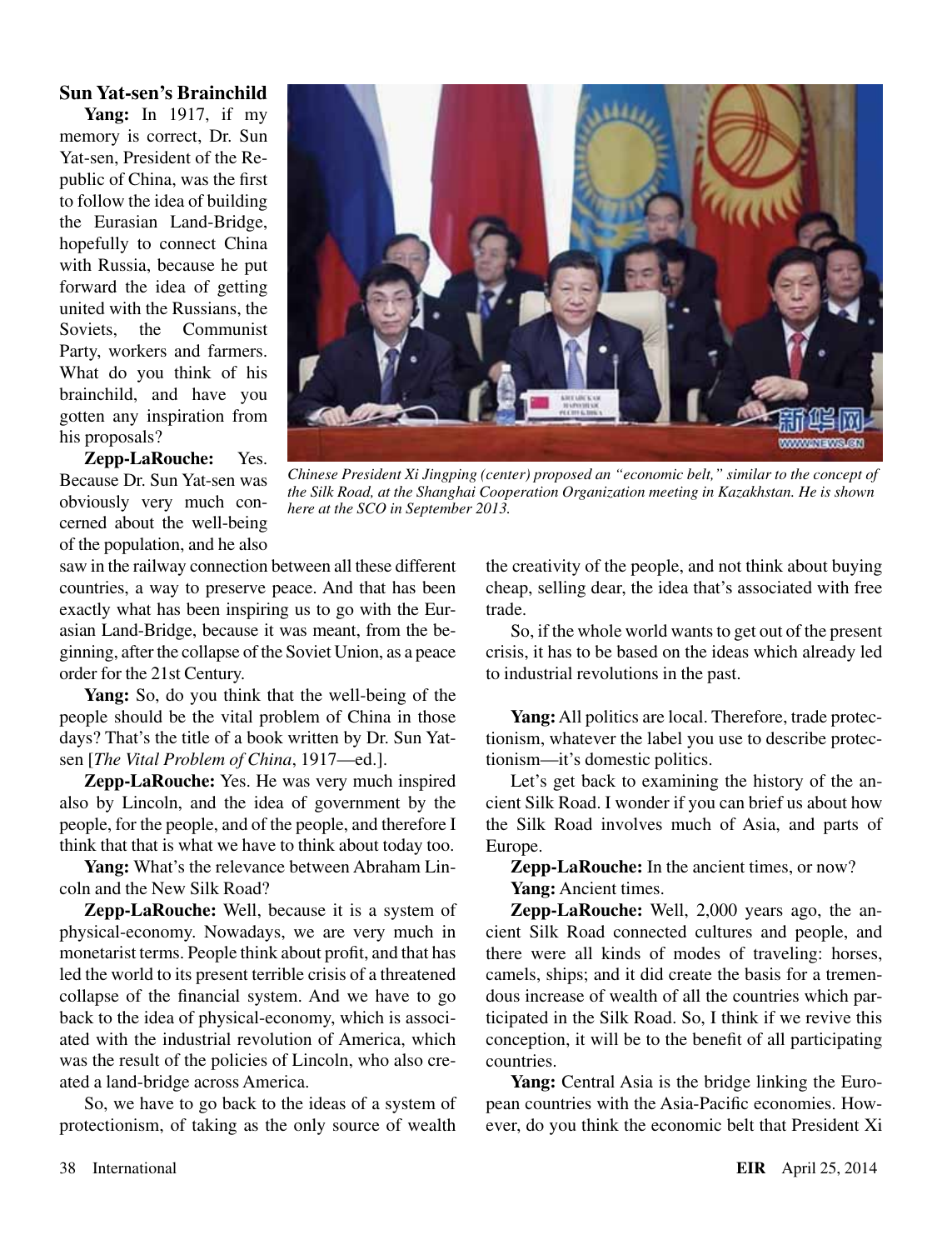Jinping raised when he was attending a summit meeting for the Shanghai Cooperation Organization in Kazakhstan would help the region of Central Asia to prosper, and enjoy true prosperity?

**Zepp-LaRouche:** These countries suffer still from the monoculture [agriculture] of the Soviet Union. Many countries have a lack of water. So when we are talking about the expansion of the Eurasian Land-Bridge, or the New Silk Road, it's not just railways, or means of transport; it is a new economic platform, which transforms the entire economy of the region into a much higher productivity.

It also involves the question of corridors. You know, we have developed the idea that the Silk Road should probably have 100-kilometer width. You put in new energy production and distribution, communications, and this way you make areas which are landlocked, and don't have access to the sea or rivers, investmentfriendly, like countries which are on the seaside or on river systems.

It basically means that the landlocked areas of all of Eurasia will enjoy the same benefits as countries on the maritime coasts. And this will lead to a new era of economics. The Land-Bridge, or Silk Road, conception is not just more cooperation among countries. If you think back, evolution of civilization happened first by cultures and countries settled at the coasts; then they would move through the rivers—

### **Moving Past Geopolitics**

**Yang:** And even through the Opium War, and the slave trade, to begin with, the success story, the early part of the economic success story of the European powers. I hope you can understand that there's a sense of victimhood by many Asians.

Central Asia used to be the backyard of the former Soviet Union. Therefore, do understand the geopolitical concerns of the Russians, when it comes to the future of, say, the New Silk Road, or the economic belt, that threaten to connect China to Central Asia with the developed European part.

**Zepp-LaRouche:** I think we have to move away from geopolitics. Because geopolitics gave the world two world wars in the 20th Century. And if we stay with geopolitics, I think we are on the verge of a Third World War. And therefore, I think the conception of the Eurasian Land-Bridge, which is a little bit larger than only the Silk Road, because it also involves the building of a corridor along the Trans-Siberian Railway, and it has many routes going all the way to Indonesia, into Africa. We are really talking about the Silk Road being the beginning of a World Land-Bridge.

And I'm very happy to tell you that my friends in Russia recently communicated to me that while they thought a couple of years ago that this conception would be too big, that now, under the impression of both the dangers in Ukraine, but also the positive experience of Sochi—and I don't mean the Olympic Games, but I mean the fact that Russia has developed the Sochi region as a model for the transformation of other parts of Russia—they are very, very positive about the future perspective of cooperating with the Silk Road, and the Chinese government.

And also, President Putin has expressed very clearly that he seeks such cooperation, so therefore I think there's a very good prospect that this can succeed.

**Yang:** However, a few days ago, when I was interviewing the Russian Ambassador, Mr. Andrey Avetisyan, he said that what is called the New Silk Road, or economic belt, remains largely a concept. It's not in operation now. At the same, our friends in the Shanghai Cooperation Organization, namely, the Central Asian nations, enjoy very much the Chinese investment. So, do you see the subtle difference in the attitudes of both the Central Asian government, and Russia?

**Zepp-LaRouche:** Well, I think what counts is the attitude of President Putin, and some of the other people who I'm in contact with, because I don't think that everybody has already moved away from such concerns as the ambassador expressed. Right now we are at an incredibly dangerous moment of history, and either we get our act together as a civilization which can consciously go into a new era of mankind, or we may not exist. If we don't change the way things are going now, we may end up in a Third World War.

So, I think it is extremely important to put a peace order for the 21st Century on the table, and create a level of reason, where everybody who participates has a benefit. So that historical conflicts, past wars, and ethnic conflicts and all these problems are put behind us, because if you build the Eurasian Land-Bridge as a totality, from all of Europe to Asia—

### **The Central Asian Region**

**Yang:** We must adopt a holistic view about the prospects of the Eurasian Land-Bridge, so you sound very rational, reasonable, and correct.

Perhaps so far we are discussing the prospects of a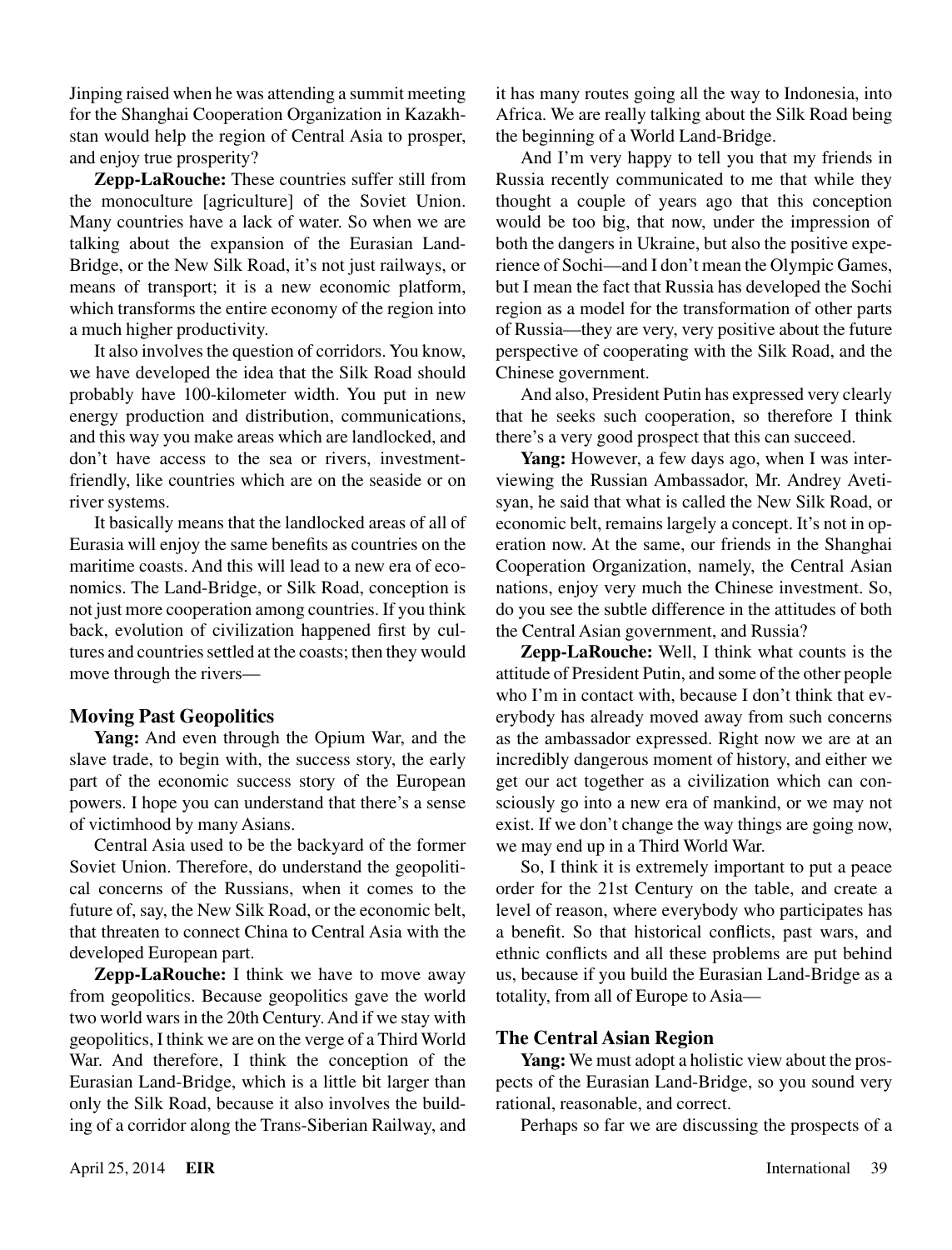Silk Road only from the Russian and Chinese perspective. In this process we may have ignored the important role that the Persian state of Iran plays, because it's a very important littoral state of the Caspian Sea. It enjoys the oil deposits. So, what do you think of the current process of rapprochement between the Western countries and the Islamic Republic of Iran, when it come to energy collaboration between China and the volatile Middle Eastern region?

**Zepp-LaRouche:** Well, we have created actually a development program as part of the Eurasian Land-Bridge, which encompases the entire region from Afghanistan, Pak-



*The World Land-Bridge will make possible the economic development of every nation, Zepp-LaRouche explained. Infrastructure, such as that in Germany (shown here: Hamburg Harbor), "is always the precondition for economic development."*

istan, all the way to the Caucasus, to Syria, to the Gulf. To take this region as one area, which right now is torn apart by terrible poverty, by terrorism, by the effects of the drug trade. And if you want to have peace, right now this region is one of the many potential powderkegs which could lead to a Third World War eruption. It's like the Balkan wars before World War I.

The only way to stabilize this region, especially with the perspective of American and NATO troops leaving Afghanistan, or at least a large part of them, you need to put in a real development perspective. And we have developed a program which involves greening the deserts—because most of the region is desert. You can use the water of aquifers. You can redirect certain rivers, which right now flow into the Arctic in Siberia. You can redirect them to the Aral Sea. You can use that water basically to develop all of Central Asia in terms of water. Link pipelines into Iran, and then have as a second phase, the peaceful use of nuclear energy for large demands of desalination of ocean water, and start to green the desert.

We want to put in infrastructure essentially as it is, for example, in western Europe. Germany, for example, enjoys infrastructure which is rivers, railways, highways, which are all interconnected, and infrastructure is always the precondition for economic development.

**Yang:** Very much so. It is in this area that Chinese

investment is highly expected by all the markets in that particular—

Let's look at Afghanistan. It currently remains an observer partner of the Shanghai Cooperation Organization. Following the military drawdown of the U.S. and NATO troops by the end of this year, postwar reconstruction in this landlocked, impoverished country will become a major concern for the rest of the world, as part of the exit strategy, and China will be an integral part of the postwar reconstruction. To my poor knowledge about this country, it used to depend, and perhaps it currently also depends, on drug cultivation and drug trafficking for much of its livelihood. There is also a lot of tribal rivalry between different warlords and landlords and tribal rivalries of different kinds.

What do you think of the difficulties lying ahead for major members of the SCO to get involved in the postwar reconstruction, so that countries along the Silk Road will enjoy true prosperity?

**Zepp-LaRouche:** The drug production has increased 40 times since NATO started the war in Afghanistan 12 years ago. This has become the major security problem for Russia, which is losing right now 100,000 people per year, and the Russian drug czar, Viktor Ivanov, has called on the West, and other countries, to cooperate to deal with that.

Now, we know that the drug traffic from Afghani-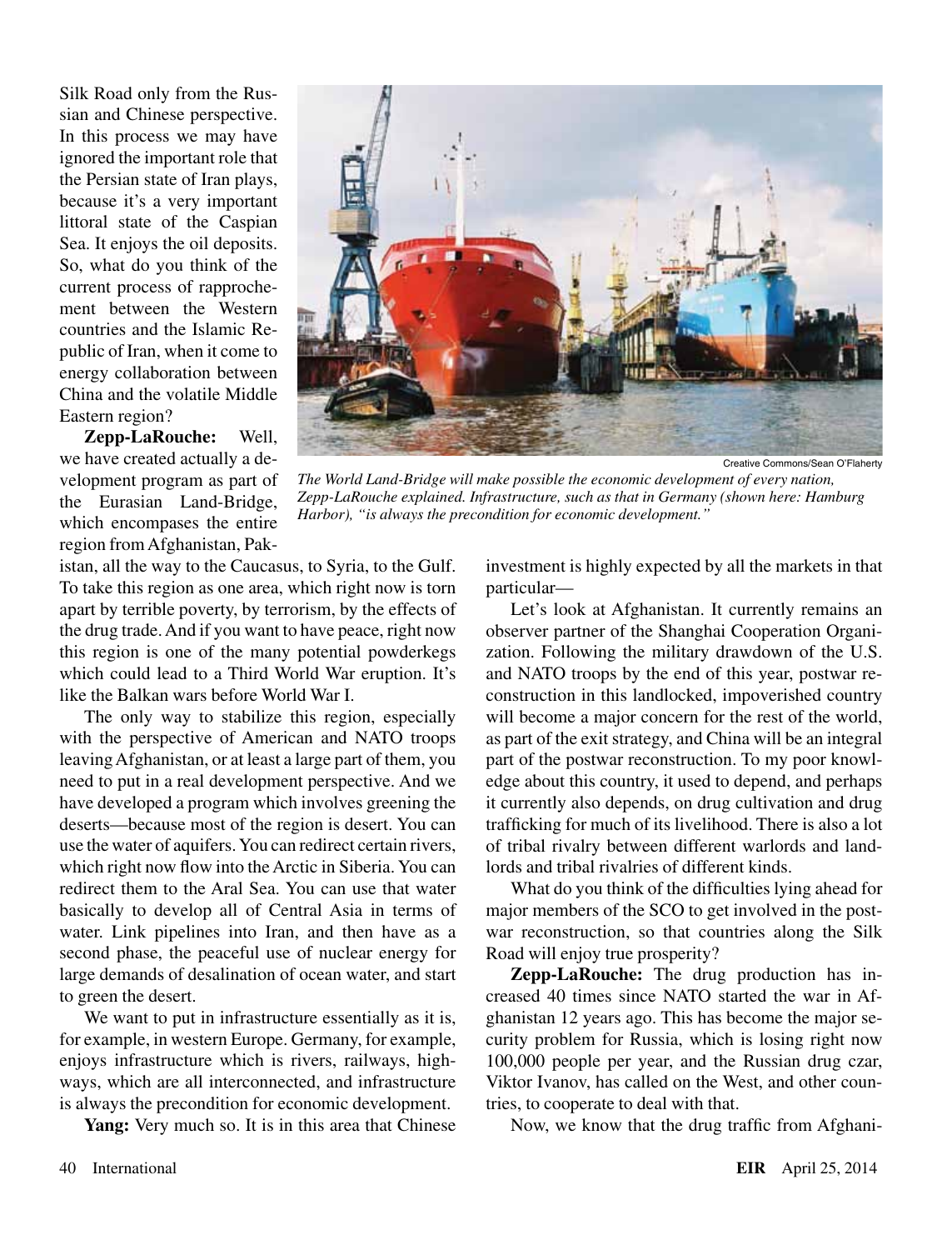stan and the laundering of drug money is the main source for the financing of terrorism, of al-Qaeda, al-Nusra, and similar groupings. But many of the people who have been recruited to this—not because they are radical jihadists, but because they are poor. And if they are offered \$500 a month, then they join this, and therefore the key question would be, first to eradicate the drug production—which is very easy: With modern technology you can eradicate it. You can spot the routes of the money laundering. NSA has proven that from satellites, you can spot every plant, if you want, so the question of both stopping the production, and the laundering, is technically no problem.

And then, naturally, you have to put in an alternative, a vast development program for the population, so that they have an incentive to go in a different direction. And I have said for a very long time, if the neighbor countries—Russia, China, Iran, India, Pakistan would all cooperate in such a regional development conception, then you can get Afghanistan going in a peaceful direction.

But only if you do it as a totality. It does not function if you only take it as one country. There has to be a genuine development of the entire Eurasian Land-Bridge, and then you can contain, and overcome this problem.

**Yang:** What do you think of the idea of a maritime Silk Road?

**Zepp-LaRouche:** It's a very good idea, because in Southeast Asia, there is the largest concentration of population in the world, and the present Strait of Malacca, for example, is completely overloaded, and therefore you need to develop new maritime trade routes. For example, we have proposed as part of this Eurasian Land-Bridge, the building of the Kra Canal, which would be parallel to the Strait of Malacca, and open this region for more trade.

If we go in the direction of the Eurasian Land-Bridge, the production of real wealth will increase dramatically, and therefore, you need new trade routes to integrate all of these countries together. And we wrote, for example, many years ago, a plan for a 50-year development of the Pacific region,<sup>1</sup> which already had all of these projects.

But many of these projects are ready to start tomorrow.

## **The Thucydides Trap**

**Yang:** Congratulations. Congratulations on your blueprint, and your vision for the prosperity of the Asian-Pacific region.

So far, I believe you are tyring to look at these issue from the European perspective, which might be acceptable by the parties involved. However, what do you think of the Chinese brainchild of taking over [construction of] the Gwadar deep-water port in Pakistan, and helping construct a port in Myanmar, so that a pipeline could be built to connect the shipments from the seas to Xinjiang, in the case of Pakistan, and through Myanmar to China one way or another?

This is the blueprint of Mr. Xi Jinping and his predecessors.

**Zepp-LaRouche:** Well, I know that some people may be concerned about China—

**Yang:** Do you know subcontext for the Chinese brainchildren? Because of the legacy of the Cold War, most Chinese don't quite trust the security umbrella the U.S. provides, because they are afraid of China sharing the center stage in the 21st Century. It's largely a challenge coming from newcomers to the existing international political and economic order. The U.S. is not ready yet; therefore China has to consider its own alternative.

**Zepp-LaRouche:** But there are also people who say you should not be afraid of the economic prosperity of China. For example, the U.S. Chairman of the Joint Chiefs of Staff, General Martin Dempsey, has made many speeches where he warned the West of falling into the "Thucydides trap." Thucydides was this Greek historian who wrote about the Pelopponesian War, and he said that this war occurred because the Athenians were afraid of the economic growth of Sparta. And he said the growth of China should not lead to such a Thucydides trap.

And in a certain sense, I don't think that is the main problem. The main problem of the world right now is that the entire trans-Atlantic region is collapsing. The U.S. economy is collapsing. The European Union is suffering a terrible crisis in southern Europe. The financial system of the trans-Atlantic region is about to blow out.

**Yang:** What do you think of the importance of having U.S. support for both a land Silk Road and a maritime Silk Road? Because I hate to always go to geopolitical issues, but don't you think that economic issues and geopolitical issues are quite interwoven?

<sup>1.</sup> See Lyndon H. LaRouche, Jr., "A 50-year development policy for the Indian-Pacific Oceans Basin," *[EIR Special Report,](http://www.larouchepub.com/eiw/public/1983/eirv10n35-19830913/eirv10n35-19830913_018-a_50_year_development_policy_for-lar.pdf)* Sept. 13, 1983.